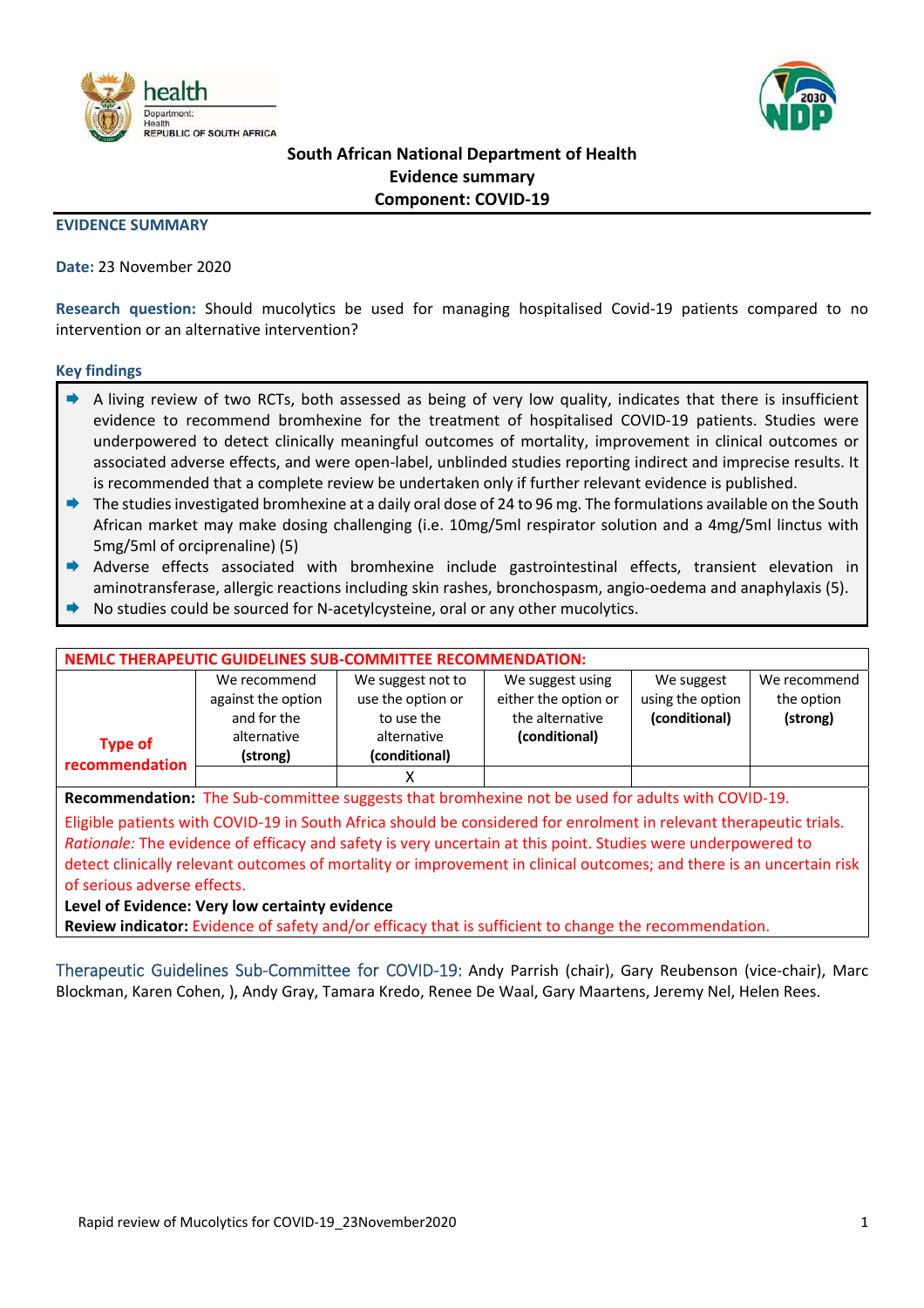**Background:** Following an advisory submitted to the Minister of Health on the lack of evidence for therapeutic bronchoscopy for mucous removal in COVID‐19 patients by the Ministerially Advisory Committee for COVID‐19, the MAC had recommended that the NEMLC COVID‐19 Subcommittee conduct a review of the evidence for mucolytic agents in the management of COVID‐19.

*Mucolytic agents:* Available oral formulations on the South African market includes acetylcysteine, bromhexine and carbocisteine; whilst dornase alfa is available as an inhalant solution for nebulisation.

## **EVIDENCE REVIEW:**

### *Living meta‐analysis:*

A Cochrane supported meta‐analysis(1) of two randomised controlled trials (RCTs) (2,3) showed that there remains significant uncertainty whether bromhexine is more effective and safer than standard care or placebo in treating hospitalised patients with mild or moderate COVID-19 (see Table 1 for summary of findings of the living review; and Table 2 for characteristics of the included studies<sup>1</sup>). The patient cohorts consisted mostly of men and the mean ages in the two RCTs were 60 years and 50 years. Two different doses of bromhexine were used in the two trials: 8 mg vs 32 mg (each 8 hourly for 2 weeks). The meta-analysis was underpowered to detect a mortality difference (RR 0.09; 95% CI 0.01 to 1.59); or whether bromhexine is of benefit in decreasing time to clinical improvement by day 28 (RR 2.50; 95% CI 0.78 to 7.97); or associated with serious adverse events. The studies did not include adolescents, pregnant or breastfeeding women. Patients in both studies also received a number of additional drugs in each arm as part of the two institutions' standard of care at the time. These drugs were either not fully listed (Ansarin et al.) or where they were, they were not balanced across the two arms (Li et al.).

The certainty of the evidence was assessed as very low, primarily due to the wide confidence intervals in the outcome measures, that were consistent with the both possibility for clinically significant benefit and clinically significant harm. In addition, there were concerns with the lack of blinding of patients, deviations from the intended intervention, randomisation and outcome reporting. Both studies were conducted in a single institution, limiting generalisability.

### *Guidelines:*

1. Australian quidelines for the clinical care of people with COVID-19(4) does not recommend routine use of bromhexine for the treatment of COVID‐19, outside of randomised trials with appropriate ethical approval.

### *Ongoing clinical trials:*

**As** of 23 November 2020, 6 clinical trials investigating the role of mucolytics in the management of COVID‐19 are registered on https://clinicaltrials.gov/ ‐ study NCT04405999 has been completed, but study results have not yet been posted/published.

### **Table 1: Summary of findings for bromhexine compared to standard care for mild/ moderate/ unclear COVID‐19**

**Patient or population**: Mild/Moderate/Unclear COVID-19 **Setting**: Worldwide **Intervention**: Bromhexine **Comparison**: Standard care

| <b>Outcomes</b>                                          | Anticipated absolute effects' (95% CI) |                                            | <b>Relative effect</b>               | $N2$ of participants                      | Certainty of the                     |                                |
|----------------------------------------------------------|----------------------------------------|--------------------------------------------|--------------------------------------|-------------------------------------------|--------------------------------------|--------------------------------|
|                                                          | <b>Risk with Standard</b><br>care      | Risk with<br><b>Bromhexine</b>             | $(95\% \text{ Cl})$                  | (studies)                                 | evidence<br>(GRADE)                  | Comments                       |
| Clinical improvement<br>D <sub>14</sub> -D <sub>28</sub> | 333 per 1,000                          | 833 per 1,000<br>$(260 \text{ to } 1,000)$ | RR 2.50<br>$(0.78 \text{ to } 7.97)$ | 18<br>$(1$ RCT) $b$                       | $\bigoplus$<br>VERY LOW c,d,e        |                                |
| All-cause mortality D14-<br>D <sub>28</sub>              | 128 per 1,000                          | 12 per 1,000<br>(1 to 204)                 | RR 0.09<br>$(0.01 \text{ to } 1.59)$ | 78<br>$(1$ RCT) <sup><math>f</math></sup> | $\bigoplus$<br>VERY LOW d,e,g        | zero events in treatment group |
| Adverse events                                           | 0 per 1,000                            | 0 per 1,000<br>(0 to 0)                    | not estimable                        | 78<br>$(1$ RCT) $f$                       | $\bigoplus$<br>VERY LOW h,i,j        | zero events in both groups     |
| Serious adverse events                                   | 0 per 1.000                            | 0 per 1,000<br>(0 to 0)                    | not estimable                        | 18<br>$(1$ RCT) $b$                       | $\bigoplus$<br><b>VERY LOW</b> C,i,j | zero events in both groups     |

Rapid review of Mucolytics for COVID‐19\_23November2020 2 <sup>1</sup> Due to the limited data (i.e. 2 RCTs, n=96) of very low quality, the reviewers appraised the individual RCTs – and not the meta-analysis in Table 1.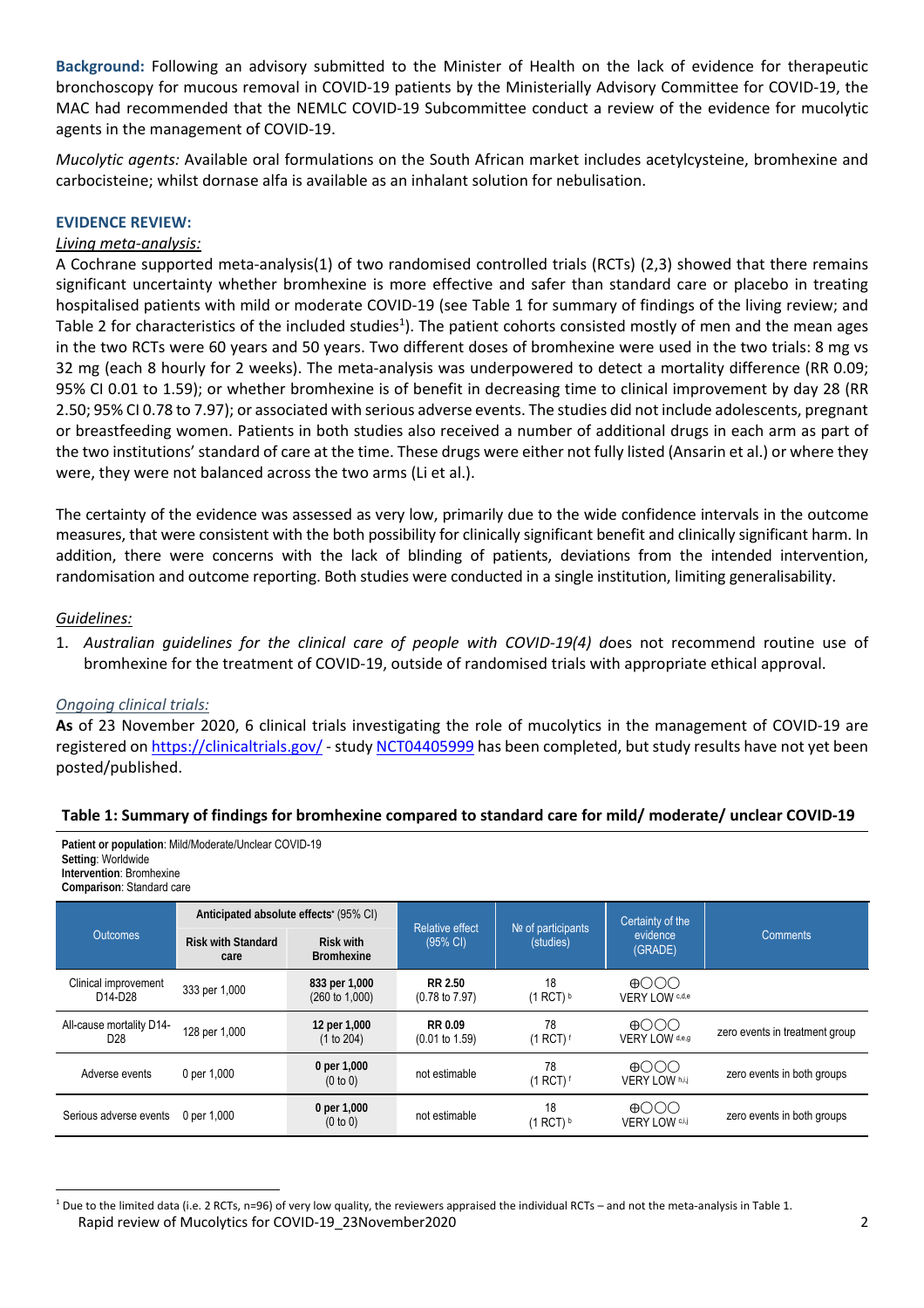\***The risk in the intervention group** (and its 95% confidence interval) is based on the assumed risk in the comparison group and the **relative effect** of the intervention (and its 95% CI). **CI:** Confidence interval; **RR:** Risk ratio

**GRADE Working Group grades of evidence**

- **High certainty:** We are very confident that the true effect lies close to that of the estimate of the effect
- **Moderate certainty:** We are moderately confident in the effect estimate: The true effect is likely to be close to the estimate of the effect, but there is a possibility that it is substantially different **Low certainty:** Our confidence in the effect estimate is limited: The true effect may be substantially different from the estimate of the effect
- **Very low certainty:** We have very little confidence in the effect estimate: The true effect is likely to be substantially different from the estimate of effect
- **Explanations**  a. Last update: November 10, 2020
- b. Li T, 2020
- c. Risk of bias downgraded by 1 level: some concerns in deviation from intended intervention, outcome measurement, and selection of reported result
- d. Indirectness downgraded by 1 level: single study from a single institution, therefore results in this population might not be generalizable to other settings
- e. Imprecision downgraded by 2 levels: due to wide confidence interval consistent with the possibility for benefit and the possibility for harm and very low number of participants
- f. Ansarin K, 2020
- g. Risk of bias downgraded by 1 level: some concerns in randomization and deviation from intended intervention
- h. Risk of bias downgraded by 1 level: some concerns in randomization, deviation from intended intervention, and outcome measurement
- i. We presume that the adverse event rates, and the corresponding relative risks, is similar across diverse settings; therefore not downgraded for indirectness
- j. Imprecision downgraded by 2 levels: no events in both groups and low number of participants

#### **CONCLUSION:**

There is limited evidence for the repurposing of mucolytic agents for the treatment of COVID‐19 – only two RCTs of bromhexine investigated in adult hospital COVID‐19 patients were found. The evidence does not support the use of bromhexine except in a clinical trial setting. However, mucolytics could still be considered for other concomitant evidence‐based indications in COVID‐19 patients.

### **Reviewer(s):** Ms TD Leong, Dr J Nel

**Declaration of interests:** TDL (National Department of Health, Affordable Medicines Directorate, Essential Drugs Programme), JN (Department of Internal Medicine, School of Clinical Medicine, Faculty of Health Sciences, University of the Witwatersrand) have no interests to declare in respect of mucolytic therapy for COVID‐19.

#### **REFERENCES:**

- 1. Living mapping and living network meta-analysis of COVID-19 studies: Bromhexine vs standard of care. https://covidnma.com/living\_data/index.php?comparison=84
- 2. Li T, Sun L, Zhang W, et al. Bromhexine Hydrochloride Tablets for the Treatment of Moderate COVID‐19: An Open‐Label Randomized Controlled Pilot Study. Clin Transl Sci. 2020 Sep 3. https://pubmed.ncbi.nlm.nih.gov/32881359/
- 3. Ansarin K, Tolouian R, Ardalan M,et al. Effect of bromhexine on clinical outcomes and mortality in COVID‐19 patients: A randomized clinical trial. Bioimpacts. 2020;10(4):209‐215. https://pubmed.ncbi.nlm.nih.gov/32983936/
- 4. National COVID‐19 Clinical Evidence Taskforce. Australian guidelines for the clinical care of people with COVID‐19. Version 28.2. Published 19 November 2020. [Accessed 23 November 2020] Available at https://covid19evidence.net.au/
- 5. South African Medicines Formulary. 13th Edition. Division of Clinical Pharmacology. University of Cape Town, 2020.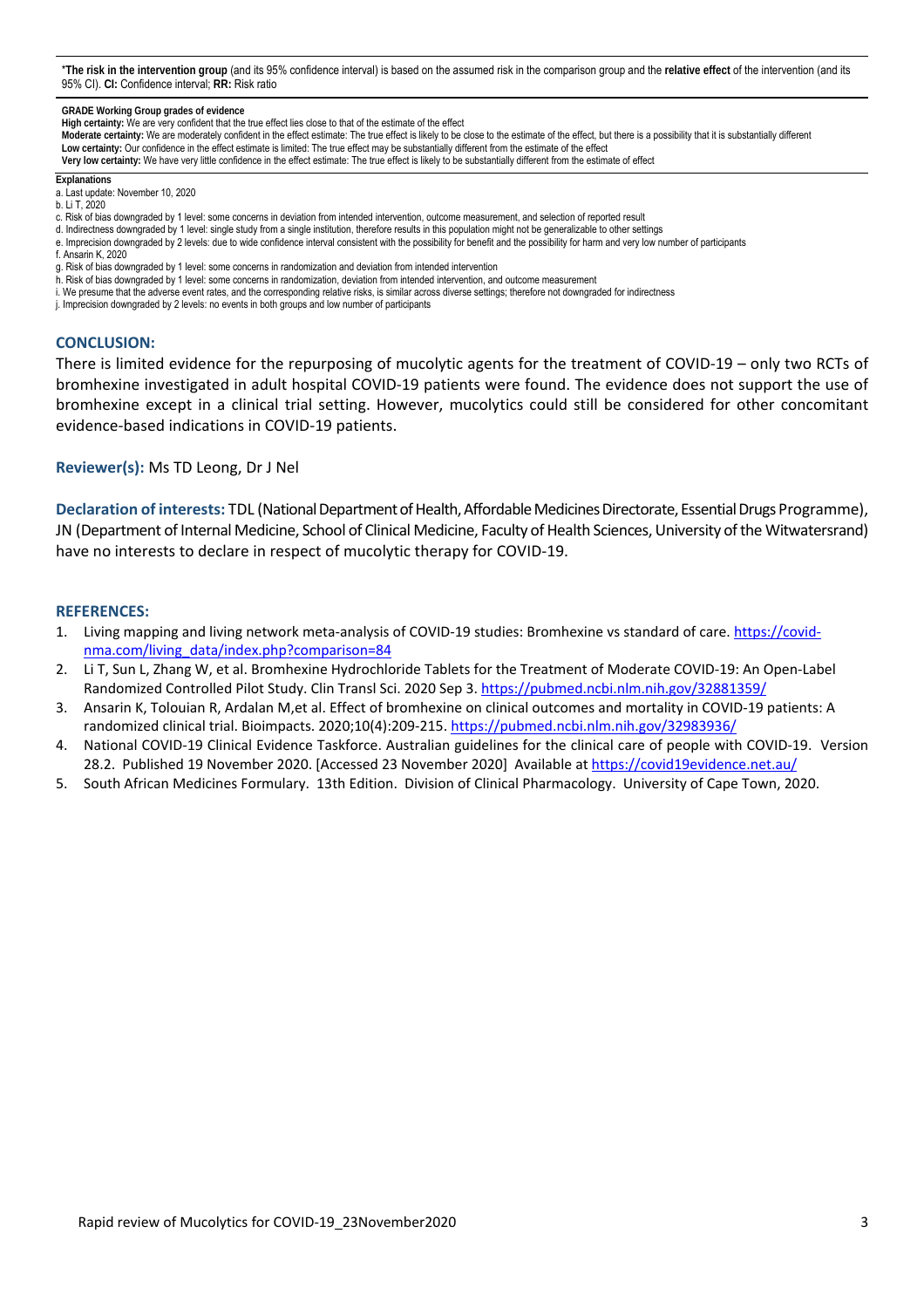# **Table 2: Characteristics of completed RCTs included in the living review**

| <b>Citation</b>              | <b>Study design</b>                                                                          | Population (n)                                                                                                                                                                                                                                                                                                                                                                                                                                                                                                                                                                                                                                                                                                     | <b>Treatment</b>                                                                                                                                                                                                                                                                                                                                                                                                                                                                            | <b>Outcomes</b>                                                                                                                                                                                                                                                                                                                                                                                                                                                                                                                                                                                                                                                                                                                                                                                                                                                 | <b>Effect sizes</b>                                                                                                                                                                                                                                                                                                                                                                                                                                                                                                                                                                                                                                                                                                                                                                                                                                                                                                                                                                                                  | <b>Comments</b>                                                                                                                                                                                                                                                                                                                                                                                                                                                                                                                                                                                                                                                                                                                                                                                                                                                                                                                                                                                                                                                                                                                                                                                                                                                                                                                                                                                                                                                                                                                        |
|------------------------------|----------------------------------------------------------------------------------------------|--------------------------------------------------------------------------------------------------------------------------------------------------------------------------------------------------------------------------------------------------------------------------------------------------------------------------------------------------------------------------------------------------------------------------------------------------------------------------------------------------------------------------------------------------------------------------------------------------------------------------------------------------------------------------------------------------------------------|---------------------------------------------------------------------------------------------------------------------------------------------------------------------------------------------------------------------------------------------------------------------------------------------------------------------------------------------------------------------------------------------------------------------------------------------------------------------------------------------|-----------------------------------------------------------------------------------------------------------------------------------------------------------------------------------------------------------------------------------------------------------------------------------------------------------------------------------------------------------------------------------------------------------------------------------------------------------------------------------------------------------------------------------------------------------------------------------------------------------------------------------------------------------------------------------------------------------------------------------------------------------------------------------------------------------------------------------------------------------------|----------------------------------------------------------------------------------------------------------------------------------------------------------------------------------------------------------------------------------------------------------------------------------------------------------------------------------------------------------------------------------------------------------------------------------------------------------------------------------------------------------------------------------------------------------------------------------------------------------------------------------------------------------------------------------------------------------------------------------------------------------------------------------------------------------------------------------------------------------------------------------------------------------------------------------------------------------------------------------------------------------------------|----------------------------------------------------------------------------------------------------------------------------------------------------------------------------------------------------------------------------------------------------------------------------------------------------------------------------------------------------------------------------------------------------------------------------------------------------------------------------------------------------------------------------------------------------------------------------------------------------------------------------------------------------------------------------------------------------------------------------------------------------------------------------------------------------------------------------------------------------------------------------------------------------------------------------------------------------------------------------------------------------------------------------------------------------------------------------------------------------------------------------------------------------------------------------------------------------------------------------------------------------------------------------------------------------------------------------------------------------------------------------------------------------------------------------------------------------------------------------------------------------------------------------------------|
| Li T et al, 2020<br>(2)      | Open-label,<br>pilot RCT<br>Single-centre<br>in China<br>Follow-up<br>duration<br>(days): 21 | $n = 18$<br>Age ≥18 years but ≤80<br>years (mean age of 50<br>years); confirmed or<br>clinically suspected mild or<br>COVID-19<br>moderate<br>(based on China's Novel<br>Coronavirus<br>Pneumonia<br>Diagnosis and Treatment<br>Plan (Provisional 5 <sup>th</sup> ed);<br>78% were men<br>Exclusion criteria:<br>ALT $\geq 5 \times$ ULN,<br>Total<br>bilirubin level ≥3× ULN, or<br>creatinine<br>$\geq$ 1.5×ULN;<br>liver<br>disease;<br>severe<br>severe or critical COVID-19<br>cases; previous history of<br>severe<br>gastrointestinal<br>diseases;<br>lactose<br>intolerance; allergy to<br>bromhexine or ingredients<br>including starch, lactose,<br>and magnesium stearate;<br>pregnancy; breastfeeding. | • Bromhexine,<br>oral<br>$(32 \text{ mg } 8 \text{ hourly})$ ;<br>n=12 in addition to<br>standard of care<br>VS<br>· Standard of care<br>Antivirals<br>alone:<br>(arbidol<br>granules,<br>0.1 to -0.2g 8 hrly<br>and recombinant<br>human interferon-<br>$\alpha$ 2b spray, 0.083 ml<br>8 hrly), on the<br>doctors' discretion<br>according to China's<br>Novel Coronavirus<br>Pneumonia<br>Diagnosis<br>and<br>Treatment<br>Plan;<br>$n=6.$<br>Total<br>duration<br>of<br>therapy: 14 days | <b>Primary outcomes:</b><br>• Clinical recovery and<br>deterioration<br>rate<br>of<br>after initiation<br>medications.<br>(Clinical recovery: fever<br>and<br>respiratory<br>symptoms returning to<br>normal over 48 h; Disease<br>deterioration: respiratory<br>distress, respiratory rate<br>≥30 times/min, oxygen<br>saturation (SpO2) $\leq$ 93%<br>in the resting state, and<br>oxygenation index $\leq 300$<br>$mmHq$ ).<br>Secondary outcomes:<br>• Virologic<br>clearance<br>during the study period<br>(SARS-CoV- 2-negative<br>conversion within 20<br>days, rate of SARS-CoV-<br>2-negative conversion).<br>• Clinical<br>follow-up<br>(clinical remission rate,<br>time to fever remission,<br>rate of improvement in<br>chest CT,<br>patients<br>requiring<br>oxygen<br>therapy, and discharge<br>rate within 20 days).<br>• Adverse events (AEs). | No significant differences in the<br>primary and secondary outcomes<br>between the bromhexine vs control<br>group.<br>Primary outcomes:<br>· Clinical recovery & deterioration<br>rate<br>- Median (interquartile) time from<br>onset to recovery for all patients was<br>15.0 (13.0 to 22.0) days; clinical<br>remission and negative SARS-CoV-2<br>results in both groups.<br>- Overall time to fever remission was<br>11.0 (9.0 to 12.0) days: 10.5 (9.3 to<br>11.0) days vs 11.5 (9.5 to12.0) days,<br>p=0.70, ns<br>Secondary outcomes:<br>• Clinical follow-up:<br>- Improvement by CT imaging: 6.7%<br>vs. 33.3%, p=0.62, ns<br>- Requiring oxygen therapy: 16.7% vs.<br>33.3%, p=0.11, ns<br>- Discharge rate within 20 days:<br>83.3% vs. 33.3%, p=0.12, ns<br>· Side effects: Most commonly<br>reported AE was liver injury - 3<br>(25.0%) vs 4 (66.7%) cases in the<br>bromhexine group vs control groups<br>- though no significant difference in<br>AEs was observed between the two<br>treatment arms. | · Open-label, pilot study analysed using an ITT<br>analysis.<br>. Trial registry reported treatment arms differently<br>to the final publication - as all patients received<br>antivirals (arbidol granules and recombinant<br>human interferon $\alpha$ 2b spray).<br>• 9 patients, 8 from the bromhexine group and 1<br>from the control group, had treatment duration <<br>14 days because of disease recovery.<br>. No patient in either group deteriorated during the<br>observation period; all patients achieved clinical<br>remission and negative SARS-CoV-2 results.<br>• Deteriorated patients who progressed to severe or<br>critical condition were withdrawn from the study<br>(aligned with study participant exclusion criteria)<br>Overall judgement with regards to risk of bias:<br>"MODERATE RISK"<br>· Randomisation: Allocation sequence random and<br>allocation was concealed. LOW RISK<br>· Deviations from intervention: Unblinded study. No<br>information on concomitant anticoagulants and<br>biologics. Antiviral and corticosteroid administered<br>to all and not restricted to the control group (as<br>reported in the registry) MODERATE RISK<br>. No missing outcome data LOW RISK<br>• Measurement of the outcome: Unblinded study<br><b>MODERATE RISK</b><br>• Selection of the reported results: Protocol and<br>statistical analysis were not available and there<br>were some concerns for the outcomes -incidence<br>of clinical improvement; serious adverse events<br><b>MODERATE RISK</b> |
| Ansarin K et<br>al, 2020 (3) | Open-label<br><b>RCT</b><br>Single-centre<br>in Iran                                         | $n=78$<br>Patients ≥18 years (mean<br>age was 59.8 years),<br>hospitalised with COVID-<br>19 (unclear severity) at a<br>single center in Iran; 55%<br>were men.                                                                                                                                                                                                                                                                                                                                                                                                                                                                                                                                                    | Bromhexine, oral (8<br>mg 8 hourly, in<br>addition to standard<br>of care x14 days;<br>$n=39$<br>vs                                                                                                                                                                                                                                                                                                                                                                                         | Primary outcomes:<br>Improvement in the<br>rate of ICU admissions,<br>intubation/mechanical<br>ventilation, and 28-day<br>mortality.<br>Secondary outcomes:                                                                                                                                                                                                                                                                                                                                                                                                                                                                                                                                                                                                                                                                                                     | Bromhexine group vs control group<br>Primary outcomes:<br>. 28-day mortality: 0% vs 12.8%,<br>p=0.027.<br>• ICU admission: 2 patients (5.1%) vs<br>11 patients (28.2%), p=0.006.                                                                                                                                                                                                                                                                                                                                                                                                                                                                                                                                                                                                                                                                                                                                                                                                                                     | · Open-label RCT using an ITT analysis.<br>. Primary outcomes were reported in the report but<br>not prespecified in the trial registry.<br>• Some outcomes from the registry were omitted in<br>the publication (e.g., period of mechanical<br>ventilation).<br>· Secondary outcomes (e.g., number of patients with<br>specific symptoms) were reported in the                                                                                                                                                                                                                                                                                                                                                                                                                                                                                                                                                                                                                                                                                                                                                                                                                                                                                                                                                                                                                                                                                                                                                                        |

Rapid review of Mucolytics for COVID‐19\_23November2020 4